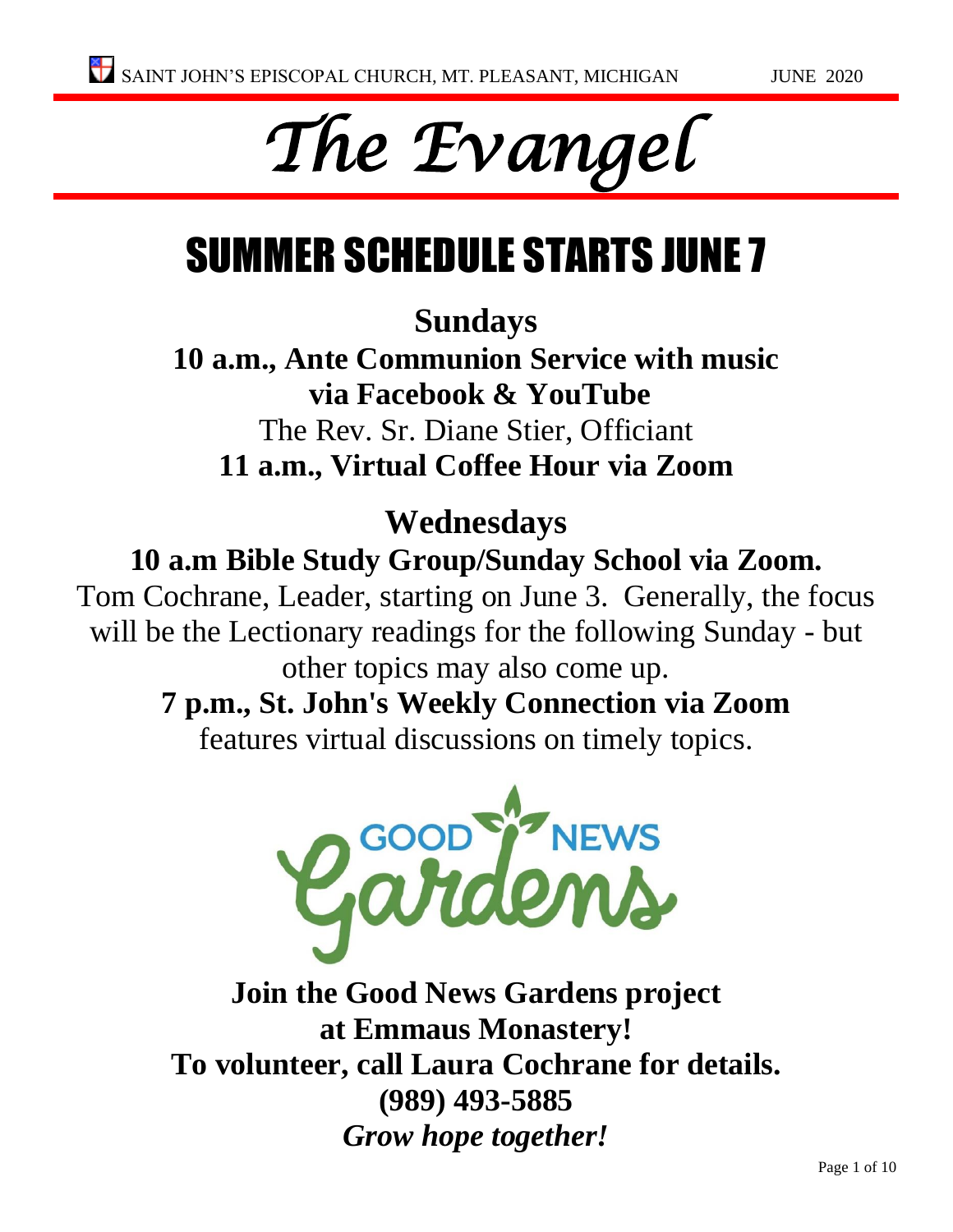

**Remember Our Homebound Members** Stop by to visit or drop a card to our parish members who are homebound.

**Alma Dickerson** 461 E. Wing Rd., Mt. Pleasant 772-2516.

# **St. John's Prayer Group**

If you wish to add or remove names from the Prayer List, please call Nancy Fulton, 773- 7193, Sandy Wood, 773-9326, Martha Rarick, 773-7510, the



church or email Pamela Dingman, [padingman@hotmail.com.](mailto:padingman@hotmail.com) Thank you.

T



# **Home Communion**

Just a reminder: you should let the parish office know if you are ill and wish to receive communion or a visit from either the clergy or a Lay Eucharistic Minister.



| Jessica Hart      | 14 |
|-------------------|----|
| Lynne L'Hommedieu | 19 |
| Steve Berkshire   | 25 |



| Colin & Anne Alton               | $\mathcal{L}$ |
|----------------------------------|---------------|
| David & Carrie Blackburn 10      |               |
| Tim & Nancy Hartshorne           | 13            |
| Kendall & Lois Klumpp            | 16            |
| <b>Elliott and Emelia Parker</b> | 19            |

# **The 2020Altar Flower Calendar**

is posted near the back door of the Church. Please consider a Sunday that is a good date for you to honor or



remember a loved one and sign up to provide altar flowers. Flowers are a wonderful addition to worshiip! Thank you!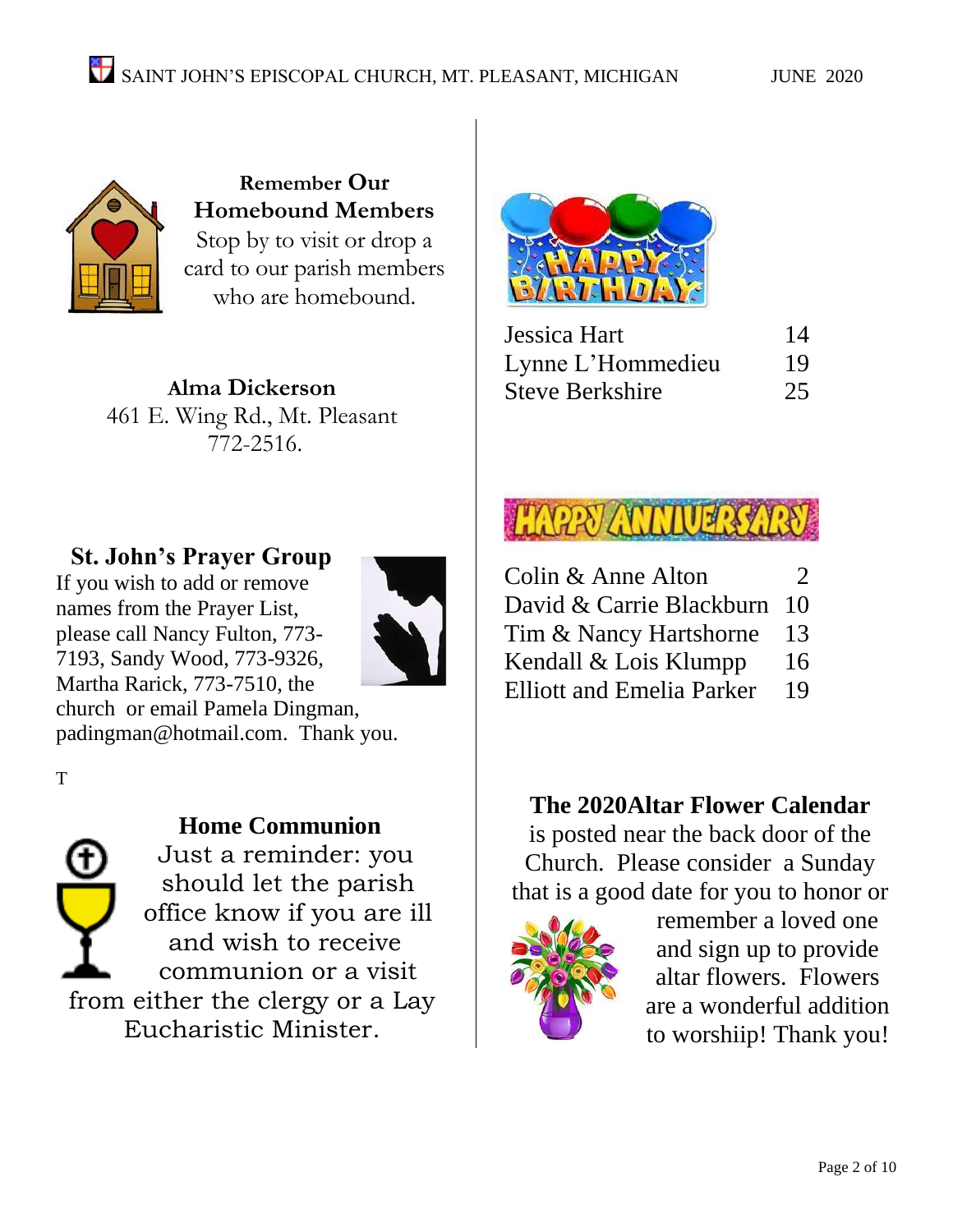# Outside the Tent

Many years ago now, my sister Carol sent me this poem, a reflection on the end of the world. In the midst of these long weeks of quarantine, with their endless reports of illness, recovery, and death, I have thought of it for the first time in years, and it has given me peace. The world as we have known it is shut down, and I wonder when the waiting will end. Or will there be an end? The poet, a Jew reflecting on the German bombardment of Warsaw early in World War II, was unable to answer our questions—or his own—but he believed the end would come creeping in when we weren't paying attention, while we worked through our ordinary days: the man binding his tomatoes, the woman doing her errands, umbrella in hand, as though to shelter her from the rain of bombs.

# **A Song on the End of the World**

On the day the world ends A bee circles a clover, A fisherman mends a glimmering net. Happy porpoises jump in the sea, By the rainspout young sparrows are playing And the snake is gold-skinned as it should always be.

On the day the world ends Women walk through the fields under their umbrellas, A drunkard grows sleepy at the edge of a lawn, Vegetable peddlers shout in the street And a yellow-sailed boat comes near the island, The voice o a violin lasts in the air And leads into a starry night.

And those who expected lightning and thunder Are disappointed, And those who expected signs and archangels' trumps Do not believe it is happening now. As long as the sun and the moon are above, As long as the bumble bee visits a rose, As long as rosy infants are born No one believes it is happening now.

Only a white-haired old man, who would be a prophet Yet is not a prophet, for he's much too busy, Repeats while he binds his tomatoes: There will be no other end of the world. There will be no other end of the world.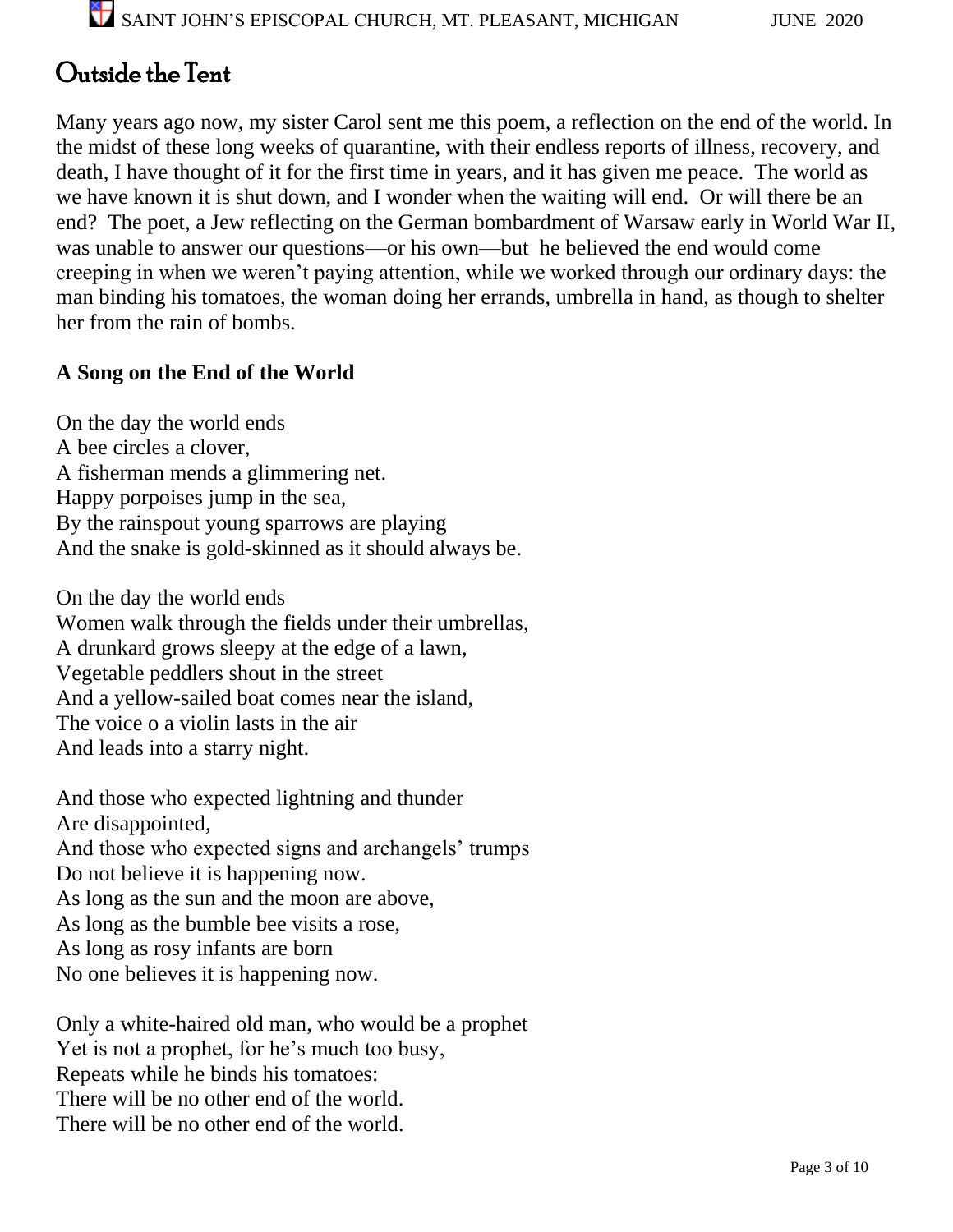

# Warsaw, 1944 (Translated by Anthony Miloat)

In these days of counting deaths from the Coronavirus, of households in quarantine, of businesses sequestered so that the world as we have known it is shut down, we wonder when the end will come. Or will there be an end? The poet, a Jew suffering from the German bombardment of Warsaw in World War II, was unable to answer our questions—or his own but he believed the end would come creeping in when we weren't paying attention, while we worked through our ordinary days: the man binding his tomatoes, the woman doing her errands. But I believe there is solace in uncertainty. We don't know what the universe has in mind, what the God who made us wants of us. And so we also gather our market bags, start the newlyrepaired lawn mower, walk with friends.

Today we pray for the Dingman family, who have lost so much in the torrents loosed by collapsing dams near Midland. May God's peace be with them as they restore their lives. May God be with us all as we comfort one another.

Peace, Nancy

# **During this period when St. John's is closed, your financial support gifts may be sent in the following ways:**

- 1 Mail to the church office. 206 W. Maple Street Mt. Pleasant, MI 48858
- 2. Drop off through the mail slot at the church office door.
- 3. Pay by credit card. Call Clancy DeLong at (989) 400-6546 to provide card information.

# **NO CONTACT METHOD OF GIVING**

The Western Michigan Diocese has contracted with an online giving platform to assist parishes during this crisis. This is a safe, paperless way of giving through direct debit or credit card. To take advantage of this program, please click on the following link [http://givingtools.com/give/1276/2180.](http://givingtools.com/give/1276/2180) Clancy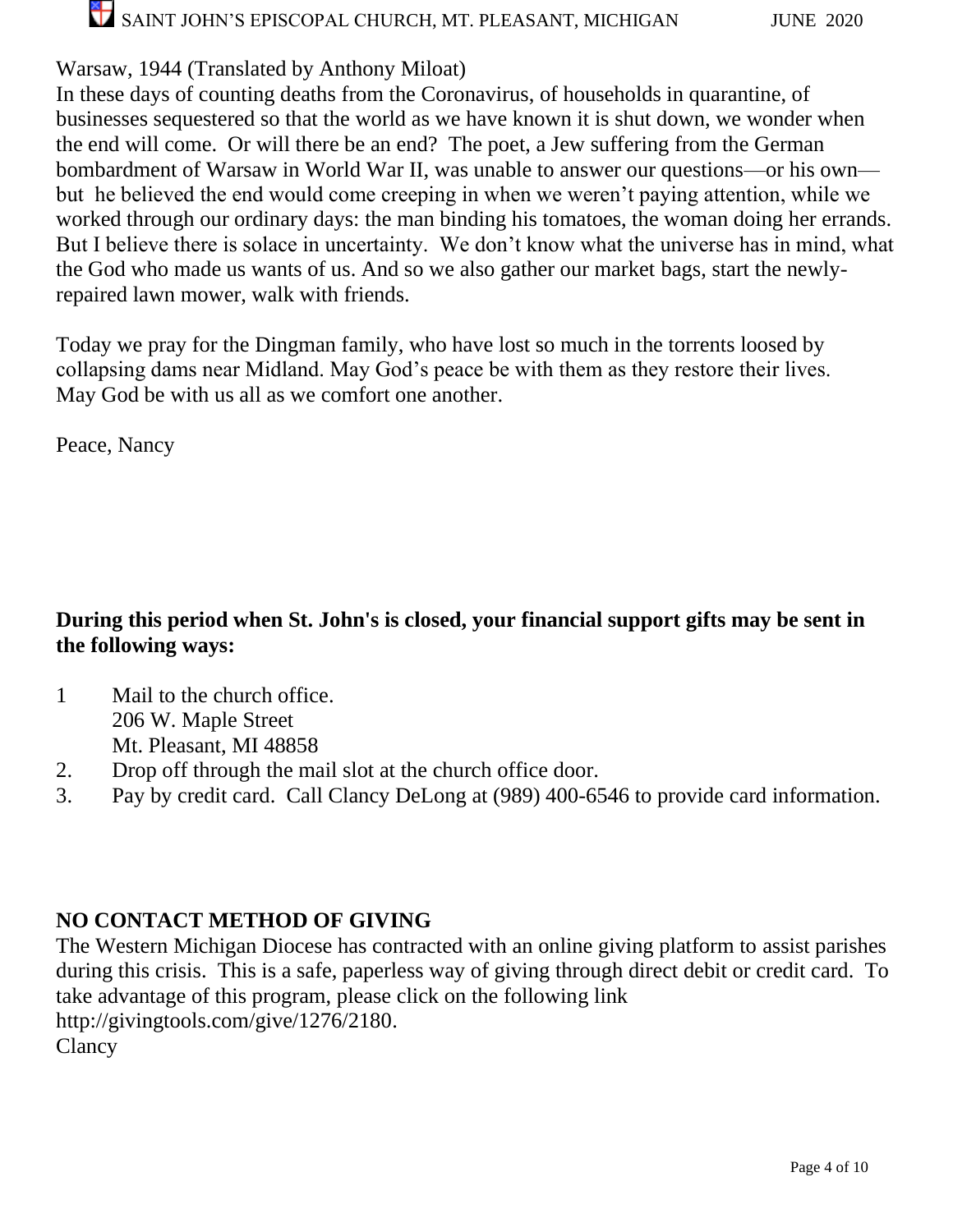# **Minutes for St. John's Vestry Meeting May 17, 2020, 11:30 a.m. via Zoom**

S

Present: Adam Baker (clerk), Tom Cochrane, Eric Vinceguerra, David Shirley, Ella Jo Regan, Clancy DeLong, Nancy Herman-Kinney, D. J. Proctor, Ulana Klymyshyn Guests: Rev. Sr. Diane Stier, Alice Ciccu (technical director), Jim Thurston

David reported that the directive on re-opening from the Bishop's office was based solely on scientific understanding of the virus, not on emotion. That was why there was no timetable.

Diane opened the meeting with a prayer.

David reported that when he met with senior wardens and the Bishop, it was highly recommended that vestries formally approve holding vestry meetings electronically. The text of the resolution follows:

*Resolved***, That the Vestry adopt a rule that the Vestry meeting electronically is allowed and official and any actions taken during an electronic meeting are official actions of the Vestry of St. John's Episcopal Church.**

David moved adoption of the resolution concerning electronic Vestry meetings. Nancy seconded. Vestry approved.

Adam moved approval of minutes from March 8 and April 3. DJ seconded. Vestry approved.

David reported that because of the high number of vulnerable people in our congregation, the health and safety of our parish is the only concern regarding COVID-19 and reopening. Vestry expressed agreement.

Diane completed her Pastoral Report. She reiterated that with the *Pastoral Directive*, just because we can meet in church does not mean we have to. There is no pressure. She also reiterated the importance of staying in contact with parishioners, especially those without access to electronic communications and social media.

David reported on the meeting of senior wardens of the Central Region with the Bishop on May 7 via Zoom. David proposed we continue to meet electronically during Phase 2 and use the time to prepare for Phase 3. David moved adoption of the following resolution:

*Resolved***, That all worship services, business meetings, and social gatherings at St. John's Episcopal Church, Mount Pleasant, Michigan, shall be conducted electronically during**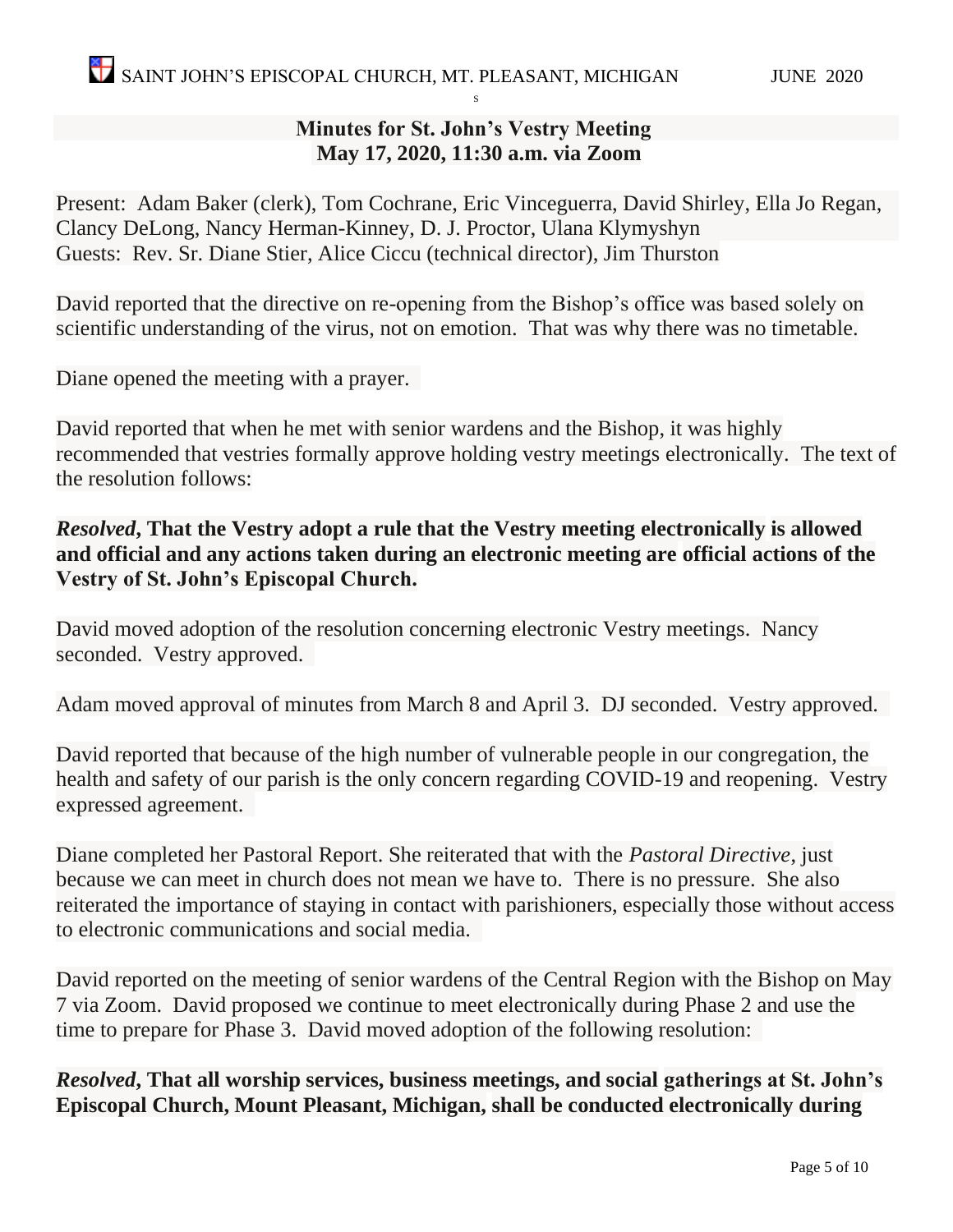SAINT JOHN'S EPISCOPAL CHURCH, MT. PLEASANT, MICHIGAN JUNE 2020

# **Phase II of the** *Plan for Re-Entry for Great Lakes Episcopalians* **published on May 1, 2020, by the Episcopal Bishops of Michigan.**

Nancy seconded. Diane reported that the Bishops have not been rash about their plans, and that the national office of the UU Church recommended churches not consider meeting in person until May 2021. She also reported that meeting electronically during Phase 2 could give us the freedom to conduct electronic services from inside the church, at least partially. Vestry approved the resolution.

Clancy provided his financial report. We should be at 33% for income; we are at about 32%. We are at about 30% of expenses. With the Payroll Protection Program loan, St. John's can fund staff wages through June 30. Clancy said we may need to update job descriptions with our reopening plans in mind.

Clancy moved approval of the Giving Tools program for accepting pledge payments from the congregation. Ella seconded. Vestry approved.

Tom moved approval of the purchase of a OneLicense.net license to use music in our streaming services. DJ seconded. Vestry approved.

Tom reported that he would be willing to conduct Sunday School via Zoom if he had people to help him. Ella, Adam, Ulana and Alice were willing to help. Sr. Diane will survey previous attendees to decide on an appropriate time.

David reported that there will be a free electronic waste collection on Saturday, May 30, from 8 a.m.-12 noon at the Isabella County Fairgrounds, 500 North Mission Road.

Ulana reported that the communal garden at Emmaus Monastery is in the planning stages. Diane suggested we participate in the diocesan Good News Gardens Network project. Vestry agreed.

Jim Thurston thanked everyone who participated in the online services.

Next Vestry Meeting via Zoom: Sunday, June 14, 11:30 a.m.

Adam moved Vestry adjourn. Ella seconded. Vestry adjourned.

Respectfully submitted,

Adam Baker, Clerk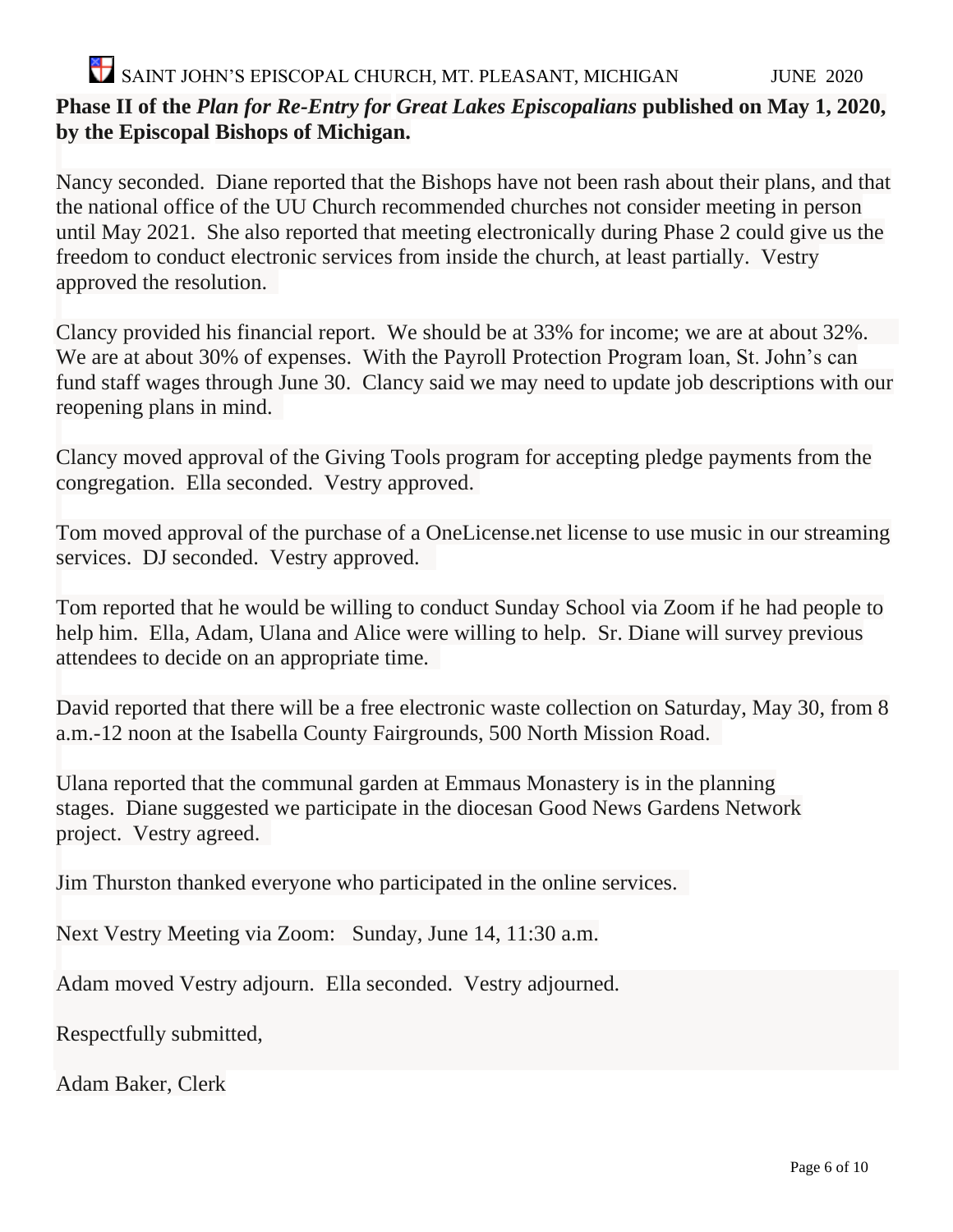# SAINT JOHN'S EPISCOPAL CHURCH, MT. PLEASANT, MICHIGAN JUNE 2020 **April 2020 Financial Report**

Below is a summary of operating fund activity through the end of April (33.00%).

| Operating fund receipts over (under) expenditures \$ 3,162.21 |  |
|---------------------------------------------------------------|--|

Thank you for keeping your pledges up to date. Contributions are now being deposited on a bi-weekly basis. The Endowment Fund recovered \$5K for the month, but is still down \$7K for the year.

The proceeds for the forgivable Payroll Protection Plan loan have been received.

#### **Cash balances on April 30, 2020 are as follows:**

| Capital Campaign funds balance on April 1, 2020 \$ 20,892.96  |  |
|---------------------------------------------------------------|--|
| Capital Campaign funds balance on April 30, 2020 \$ 19,477.27 |  |

#### **Capital Fund Activity For April:**

|--|--|--|--|

#### **BUILDING PROJECT**

 Total Capitalized Expenses...............................\$ 442,345.71 Non-Capitalized Expenses (Bank Fees/Interest) ...27,524.53

#### **Subtotal...........................................\$ 469,870.24**

| <b>Anticipated Expenses:</b> |  |
|------------------------------|--|
|                              |  |
|                              |  |

#### **TOTAL PROJECT COST......................\$ 475,910.92**

#### **Outstanding mortgage balance as of April 30, 2020.................\$ 101,343.49**

**Clancy**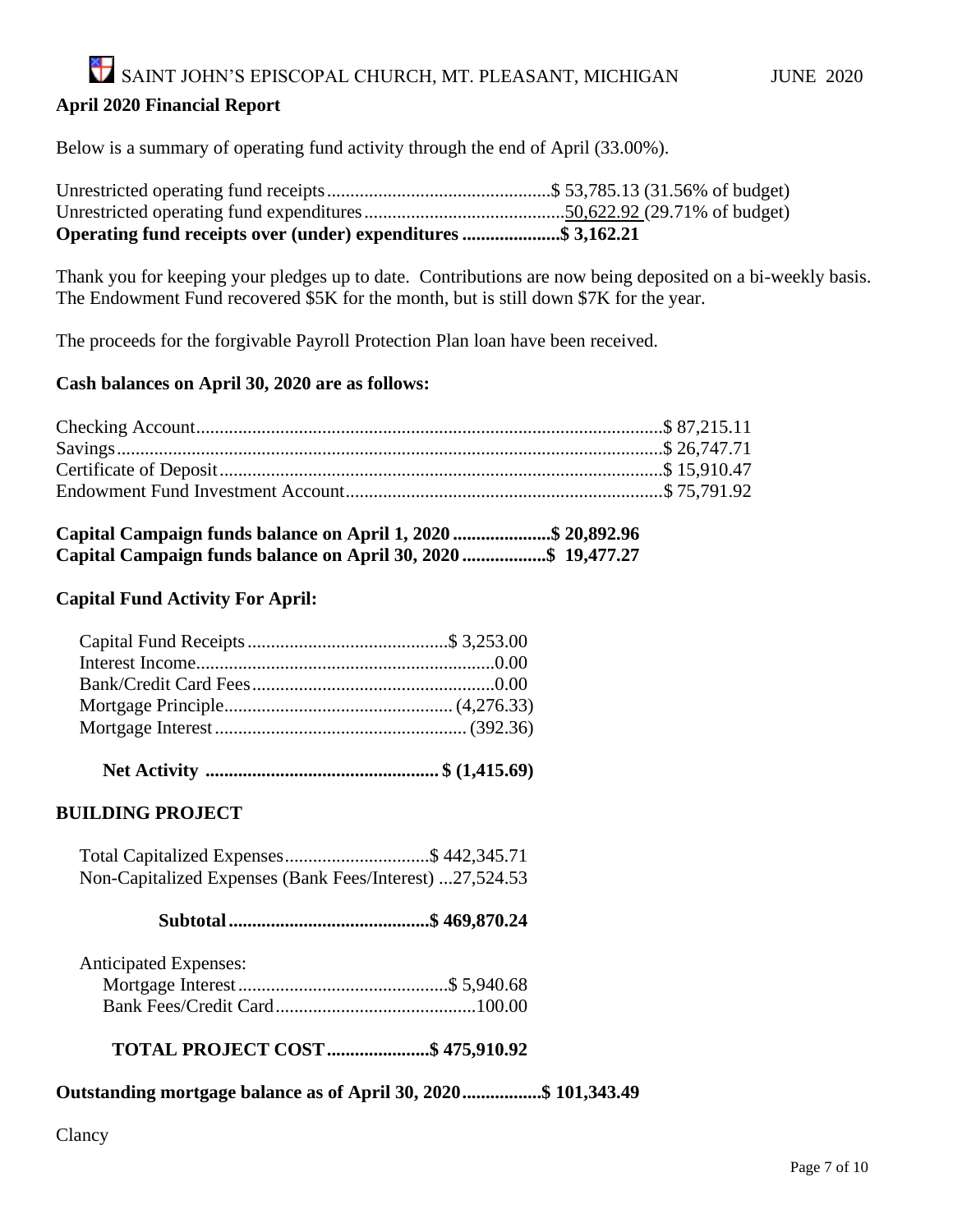# **ANGLICAN WORTHIES**

#### 357. King, Edward (1829-1910) Bishop of Lincoln

King will be the last ritualist of the Victorian Church I will write on, but he concludes the controversy. As a bishop he was brought to formal proceedings by the Church Association in 1888 for his liturgical habits that were deemed "Romanish" and tainted with dangerous Catholic practices. In every other way King was a devout Anglican and an exemplary pastoral servant; some contemporaries believed he was also ecumenical in a healthy way, tolerant of Methodists and other sectaries because, he wrote, "I have always felt that it was the want of spiritual life in the Church and brotherly love which caused them to separate. The more we draw near to Christ ourselves and fill ourselves with his Spirit, the greater power we shall have for unity. What we want is more Christlike Christians."

The power of early impressions! King was the son of the priest at Stone, in Kent, and as he was taught at home, grew up with a love of the Kent countryside, which probably formed part of his love of pastoral work. Besides his father, the young man was tutored by his father's curate, John Day, a decided Tractarian, who inculcated high church principles in King. When Day was moved to Shropshire, King lived with him until college.

In 1848 King matriculated at Oriel College. By now you know that though the \*Oxford Movement had formally dissolved, its lesser-known disciples were still active, and King's ritualistic inclinations deepened in his residence. With him were J.W. Burgon and Charles Marriott, two Fellows who followed the principles of the former Movement, so King's Tractarian sympathies found encouragement. He later declared, "If I have any good in me, I owe it to Charles Marriott. He was the most Gospel-like man I have ever met."

After a trip to Palestine he was ordained deacon in 1854 by Samuel Wilberforce. Here he served as curate in Wheately, near Oxford. This was his first opportunity to express his pastoral gifts, reaching out to the district's poor and sharing his happiness with his vocation with young men and boys. Wilberforce noticed this and in 1858 appointed King the chaplain at Cuddesdon College, a recently established seminary, where Henry Parry \*Liddon had served and was removed because of his High Church rigor. With the chaplaincy King was also responsible for the local parish. Here was a situation where King felt his pastoral had the best opportunity to be used. His nephew said later of him, "He was at the beck and call of anyone in sickness or in troubles." During an outbreak of smallpox he lifted the dead into their coffins where relatives were afraid to touch them. The seminary struggled under Liddon. By contrast Robert Milman, the Bishop of Calcutta, said that the seminary under King "was like a breath from the Garden of Eden before the door was shut." Another student said, "The whole place was alive with him. His look, his voice, his beauty, his charm, his holiness, filled it and possessed it."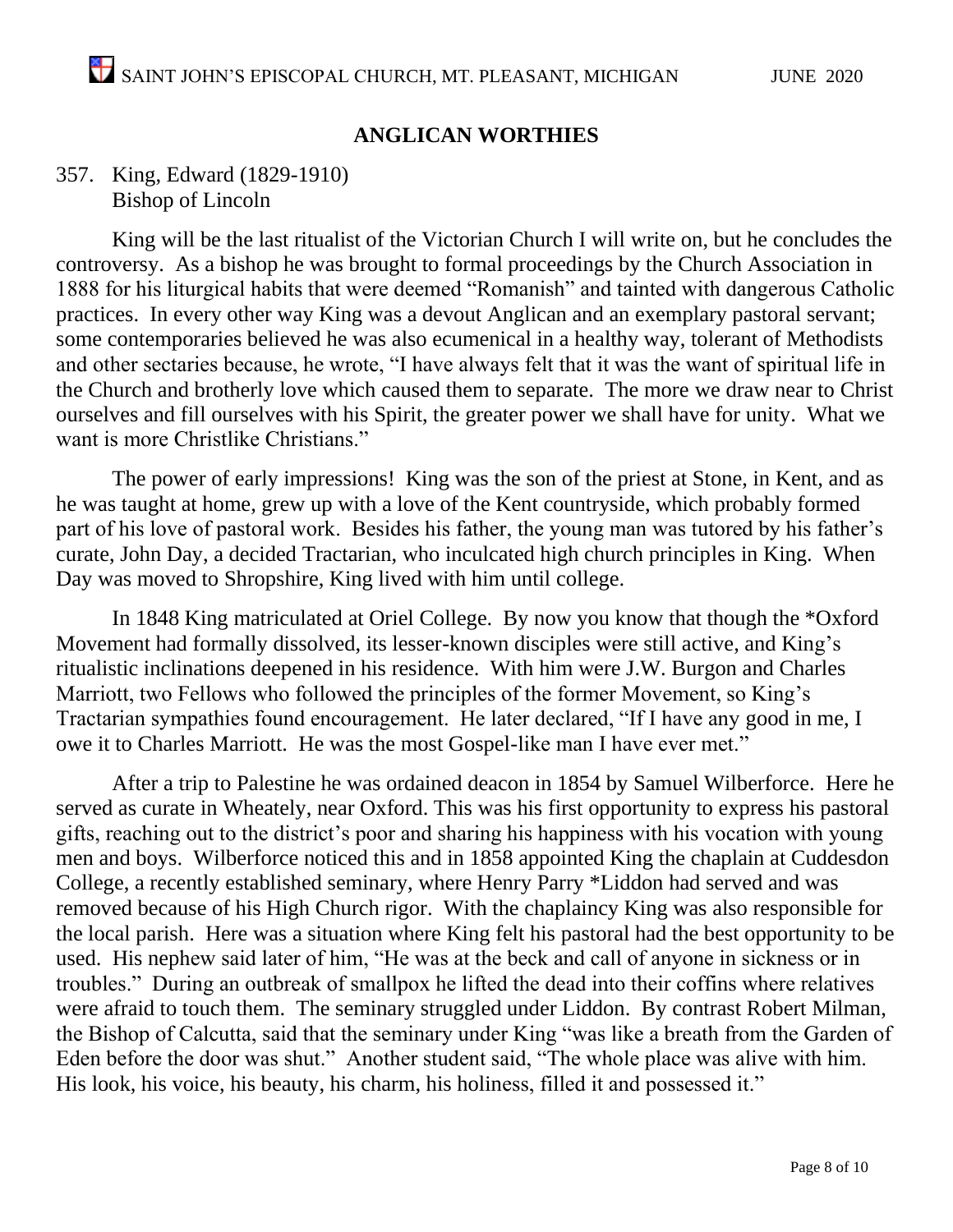# SAINT JOHN'S EPISCOPAL CHURCH, MT. PLEASANT, MICHIGAN JUNE 2020

He seemed to be a parish priest with exceptional gifts, but nothing further. But in 1873 \*Gladstone, prime minister, appointed King Regius Professor of Pastoral Theology at Oxford. Archbishop Tait and others questioned this because King had not done anything noteworthy; he had not written anything! But frankly, he was perfectly suited. He was actively pastoral, and he was reading continental writers on pastoral theology. He was also orthodox when the Church was struggling with secularization, especially with those who were associated with Benjamin \*Jowett at Oriel. The beneficent influence King had begun at Cuddesdon would spread even wider, but while at Oxford he no longer had parish responsibilities. He said, "I should not choose the University to work in if I had any choice. I would rather be with the simplest agricultural poor, bit it is not so arranged."

In 1885 Gladstone promoted King to the Bishopric of Lincoln. His biographer, John A. Newton, says that that the Church Association, a "militant" body, low church doubtless, viewed King as a danger who could lead young priests away from Anglican loyalties. But clergy like Liddon were delighted with the appointment. Lincolnshire posed a tough challenge, Norton says. "The diocese was Methodist heartland and also had a significant low-church presence. But the new bishop never down-played his high-church convictions. He wore eucharistic vestments [as Liddon did]." He was very accessible to both his own clergy and the Non-Conformists of his territory, to whom he showed a tolerance not typical of his high-church colleagues. As bishop he was able to return to his early joy of being pastoral to all the people of his diocese, using the train to reach all parties, and attending the sick at their bedside. He even administered to the spiritual needs of prisoners sentenced to death.

King is enrolled among these Anglican and Episcopal Worthies on account of a trial to which he was summoned by those Church Association folks for his ritualistic practices. In 1887 this group petitioned the Archbishop of Canterbury, Edward White Benson (1829- 1896) to try King for indulging in liturgical habits contrary to the Prayer Book, viz., standing at the eastward position to consecrate, placing lighted candles on the altar during daylight, mixing water and wine during the consecration, and making the sign of the cross at both the ablution and the blessing—actions familiar to us at St John's. The court brought down a mixed verdict: it ruled that the chalice had to be mixed before the service, that all manual acts had to be visible to the congregation, and the sign of the cross was forbidden. Warre Cornish's account of this proceeding in his *History of the English Church in the Nineteenth Century*, pt. ii (1910) devoted ten pages to this because initially there was confusion over which ecclesiastical body was legally empowered to hear it.

In Newton's view, King was hardly a "rabid" ritualist but considered his practices as a way of giving greater glory to God. . . and to clothe dogma in such a way as to bring [believers] to God." King "loyally" accepted the judgment. The final decision was affirmed by the Privy Council in 1892, but five years of his ministry were wasted in the process.

King's colleagues considered King a saint of the Church. The Church formally acknowledged this in 1935. King lived until eighty-one and was buried at the cathedral.

--hlf